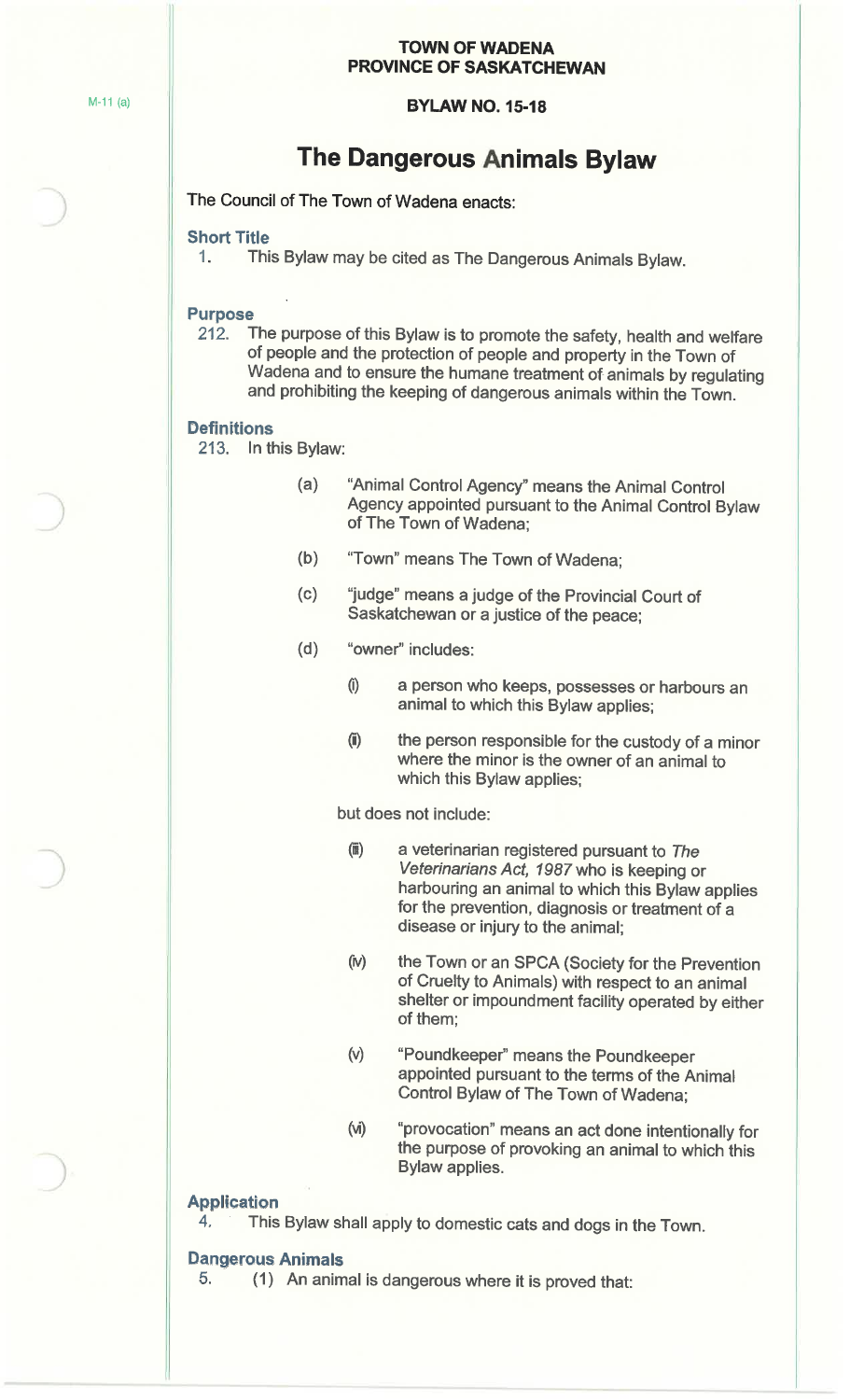- (a) the animal, without provocation, in a vicious or menacing manner, chased or approached a person or domestic animal in an apparent attitude of attack;
- (b) the animal has a known propensity, tendency or disposition to attack without provocation, to cause injury or to otherwise threaten the safety of persons or domestic animals;
- (c) the animal has, without provocation, bitten, inflicted injury, assaulted or otherwise attacked a person or domestic animal.
- (2) For the purposes of this Section, an animal is presumed not to have been provoked, in the absence of evidence to the contrary.

#### **Exemption for Guard Dogs**

- 6. No dog shall be considered dangerous where an action described in clause  $5(1)(a)$ , (b) or (c) occurred while the dog was:
	- (a) acting in the performance of police **work;** or
	- (b) working as a guard dog on commercial property:
		- 0) securely enclosed on property by a fence or other barrier sufficient to prevent the escape of the dog and the entry of children of tender years; and
		- (i) defending that property against a person who was committing an offence.

### **Fighting Dogs Considered Dangerous**

7. Notwithstanding the generality of Section 5, a dog is dangerous where it is proved that the dog is owned primarily or in part for the purpose of dog fighting or is trained for dog fighting.

## 8. **Dangerous Animal Hearings**

- (1) If a complaint is made that an animal is dangerous, a judge shall hold a hearing to determine if, based upon the evidence adduced at the hearing, the animal is, in fact, dangerous.
- (2) Notice of the hearing referred to in subsection (1) shall be served upon the owner of the animal. The notice shall be served:
	- (a) in the case of an owner who is an individual:
		- (i) by delivering it personally to the owner; or
		- (ii) if the owner cannot conveniently be found by leaving it for the owner at the owner's residence with a person at that residence who appears to be at least 18 years of age;
	- (b) in the case of an owner that is a corporation:
		- (i) by sending it by registered mail to the registered office of the corporation; or
		- (ii) by delivering it personally to the manager,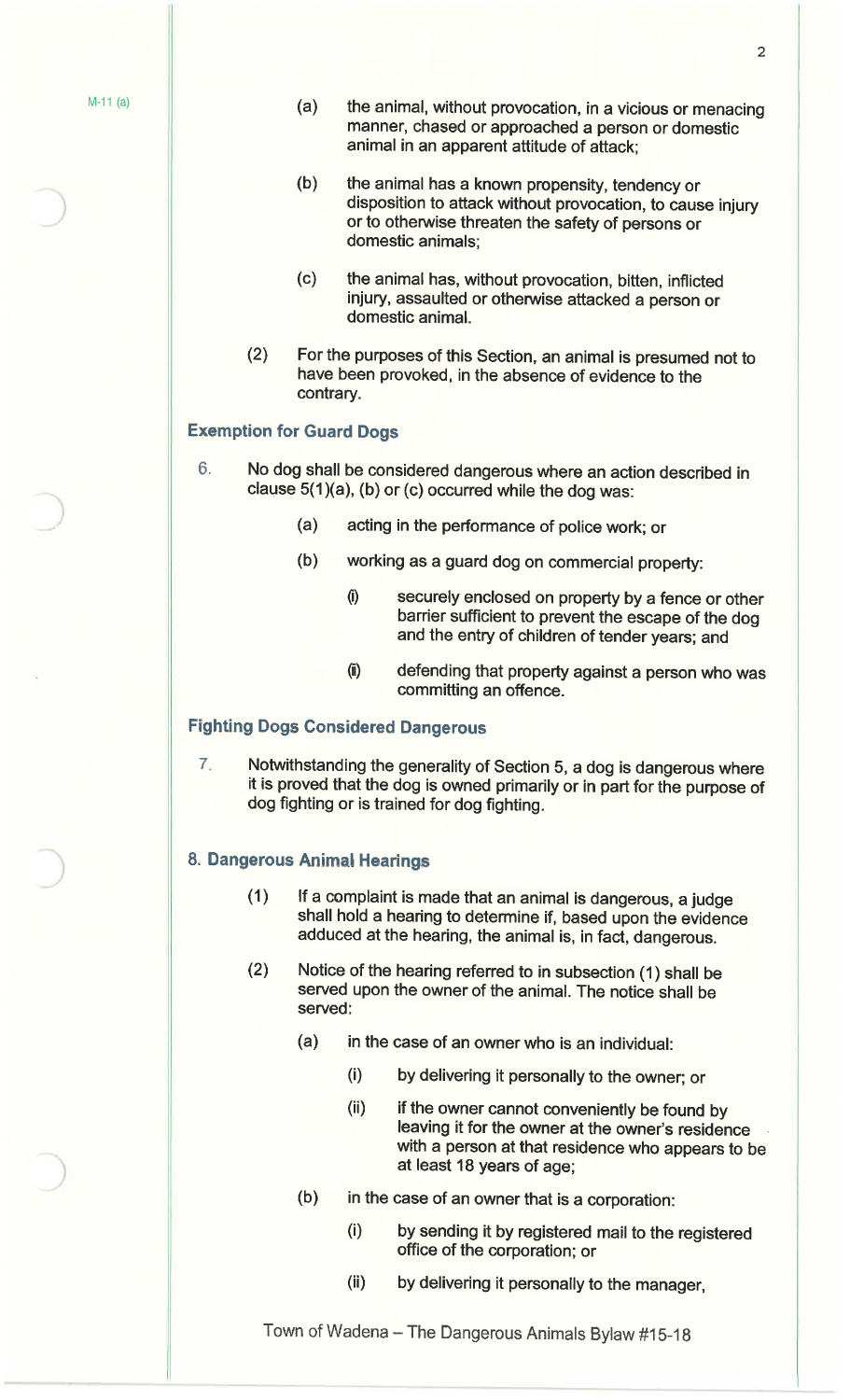secretary or other executive officer of the  $M-11$  (a)  $\qquad \qquad$  corporation or the person in charge of any office or other place where the corporation carries on business in Saskatchewan.

- (3) Where an owner does not appear at the time and place appointed for the hearing after having been notified of that time or place, the judge may proceed ex parte to hear and determine the proceedings in the absence of the owner as fully and effectively as if the owner had appeared.
- ( 4) If the judge is satisfied, on the evidence, that the animal is dangerous, the judge shall make an order embodying all of the following terms:
	- (a) if the owner removes the animal from the owner's property, the owner shall muzzle and leash it in accordance with the criteria prescribed in Section 16 and keep it under direct control and supervision;
	- (b) the owner shall inoculate the animal against rabies in accordance with the provisions of Section 17;
	- (c) the owner shall report the sale or other disposition of the animal to a designated officer appointed pursuant to Section 23;
	- (d) where the animal is moved to a different Town or municipality, the owner shall notify the clerk of that Town or municipality;
	- (e) where the animal is to be sold or given away, the owner shall:
		- (i) notify any prospective owner that the animal has been declared dangerous, before it is sold or given away; and
		- (ii) notify a designated officer appointed pursuant to Section 23 of the name, address and telephone number of any new owner of the animal;
	- (f) if the animal is unlicensed, the owner shall, at the owner's expense and within ten days of the date of the order, purchase the requisite license for the animal;
	- (g) the owner shall have the animal micro chipped in accordance with Section 18.
- (5) An order pursuant to subsection (4) may also include any or all of the following terms:
	- (a) the owner shall keep the animal in an enclosure which complies with the criteria prescribed in Section 19;
	- (b) the owner shall obtain and keep in effect liability insurance in an amount of not less than \$300,000.00 for any bodily injury to or death of any person or domestic animal, or for damage to property, caused by the animal;
	- (c) the owner shall display a sign, which complies with the criteria prescribed in Section 20, on the owner's property warning of the presence of the animal and shall continue to display that sign in good condition so long as the animal is present on the property;
	- (d) the owner shall have the animal spayed or neutered;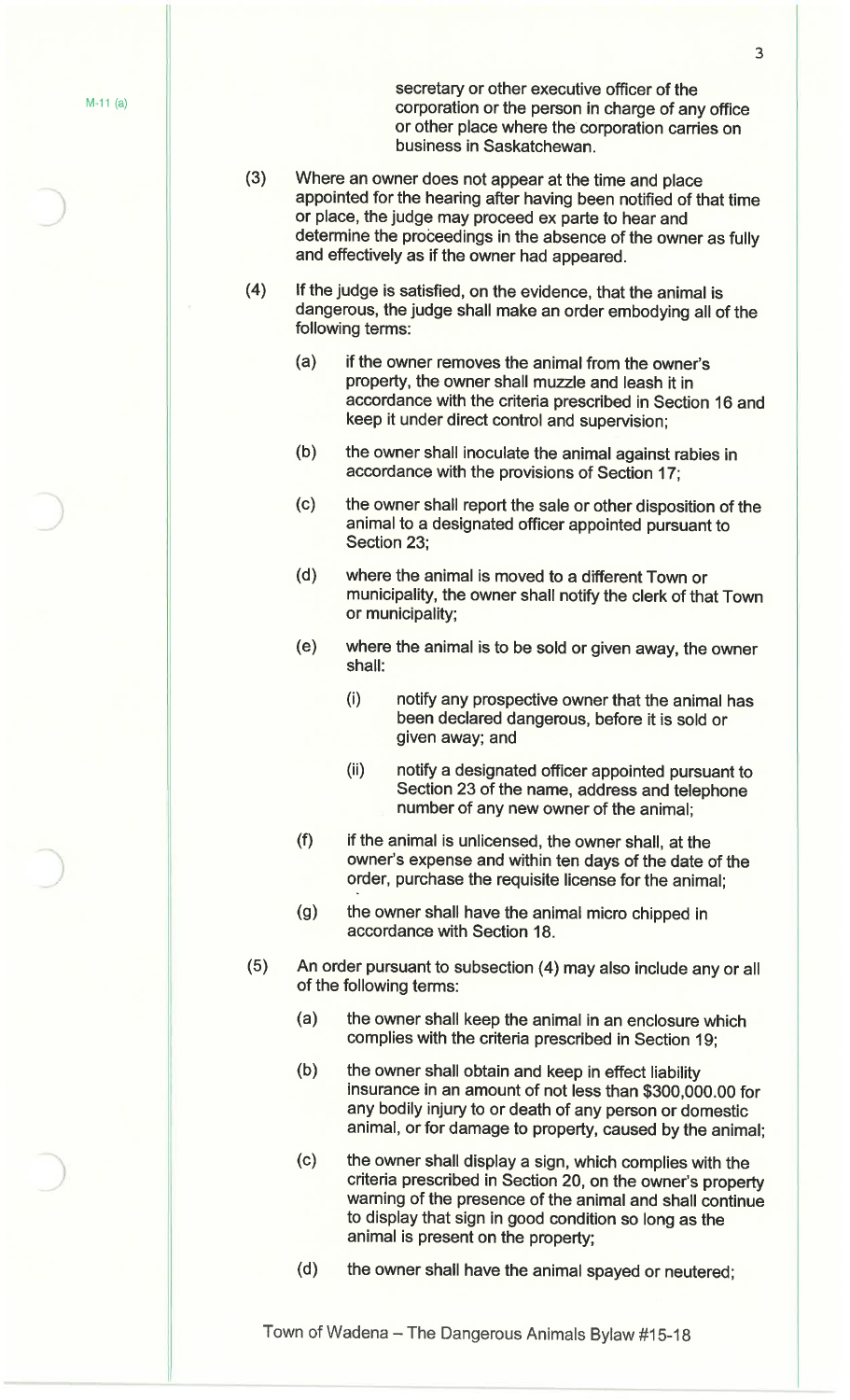)

- (e) the owner shall take such other measures as the judge considers appropriate.
- (6) Notwithstanding subsection (4), a judge may, in the alternative, order that the animal be destroyed or otherwise disposed of at the owner's expense and shall give directions with respect to the destruction or other disposition.
- (7) Where an order has been made pursuant to subsection (5) against the owner, the owner may apply to the judge who made the order for an order that compliance with the provisions of clause (5)(b) be waived.
- (8) On an application pursuant to subsection (7), the judge may waive compliance with clause (5)(b), on any terms and conditions that the judge considers reasonable, where the judge is satisfied that the owner is unable to comply with the requirements of that clause for a reason other than the owner's financial circumstances.
- (9) A person desiring to appeal an order pursuant to this Section shall, within seven days of the order being appealed from, file a notice of appeal with Her Majesty's Court of Queen's Bench, and the provisions of Part XXVII of the Criminal Code apply with any necessary modification.

#### 9. **Offences**

- (1) Any person who owns a dog for the purpose of dog fighting, or trains, torments, badgers baits or otherwise uses a dog for the purpose of causing or encouraging the dog to make unprovoked attacks on persons or domestic animals is guilty of an offence.
- (2) Any person who displays a prescribed sign warning of the presence of a dangerous animal and who is not acting in accordance with an order made pursuant to subsection 8(5) or has not received the permission of the Town to display the sign is guilty of an offence.
- (3) Any person who does not comply with any part of an order made against him or her pursuant to subsection 8(4), (5) or (6) is guilty of an offence.
- ( 4) Any person who owns an animal that, without provocation, attacks, assaults, wounds, bites, injures or kills a person or domestic animal, is guilty of an offence.

#### **9.1 Penalties**

- (1) A person who is guilty of an offence pursuant to subsection 9(3) or 9(4) is liable on summary conviction to a fine of not less than the minimum penalty shown in Appendix "B" and:
	- (a) in the case of an individual, not exceeding \$10,000.00 or imprisonment for not more than one year, or both; and
	- (b) in the case of a corporation, not exceeding \$25,000.00, or imprisonment of the directors of the corporation for not more than one year, or both.
- (2) A person who is guilty of an offence for which a minimum penalty is not prescribed in Appendix "B" is liable on summary conviction: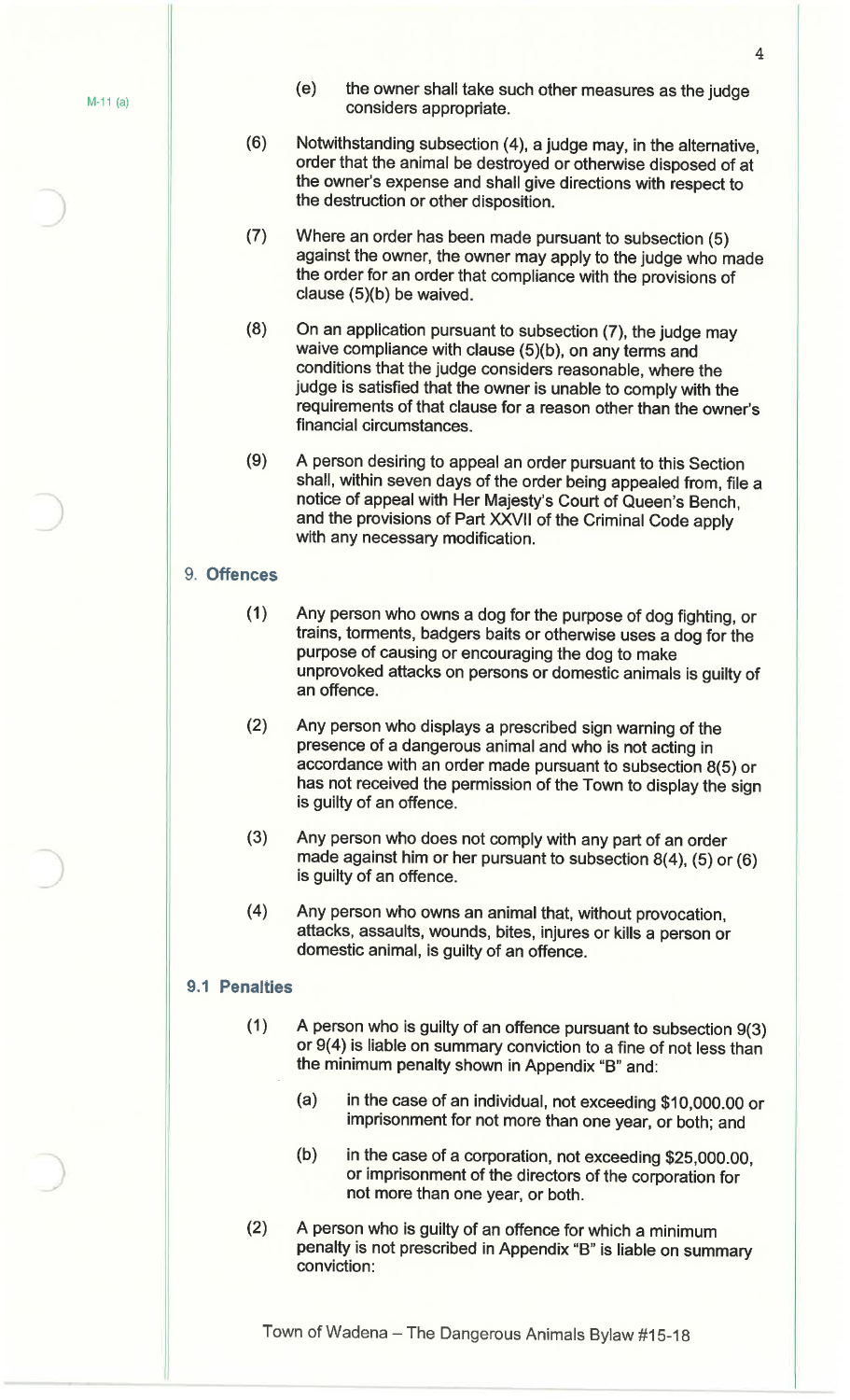- (a) in the case of an individual, to a fine not exceeding \$10,000.00 or imprisonment for not more than one year, or both; and
- (b) in the case of a corporation, to a fine not exceeding \$25,000.00, or imprisonment of the directors of the corporation for not more than one year, or both.
- (3) In addition to imposing the penalty under subsection (1) or (2), the convicting judge shall make an order embodying the requirements of subsection 8(4).
- (4) An order pursuant to subsection (3) may also include the requirements of subsection 8(5).
- (5) Notwithstanding subsection (3), the judge may, in the alternative, order that the animal be destroyed or otherwise disposed of at the owner's expense and shall give directions with respect to the destruction or other disposition.
- (6) A person desiring to appeal an order or conviction pursuant to this Section shall, within seven days of the order or conviction being appealed from, file a notice of appeal with the Court, and the provisions of Part XXVII of the Criminal Code apply with any necessary modification.

## **Order Binds Subsequent Owner**

<sup>10</sup>. An order issued pursuant to Section 8 or 9 continues to apply if the animal is sold or given to a new owner or is moved to a different municipality.

## **11. Execution of Destruction Order**

- (1) Unless the owner otherwise agrees, every order for destruction of an animal shall state that it shall not be implemented for eight days.
- (10) Where an appeal is taken against an order for the destruction of an animal, the application of the order is stayed pending the disposition of the appeal.
- ( 11) Regardless of the outcome of the appeal, the owner shall be responsible for the payment of the costs of impoundment of the animal pending the hearing.

#### **Return of Animal**

)

12. Where the judge on appeal overturns the order for destruction of the animal, the animal shall be released to the owner after the owner has paid the costs of impoundment of the animal pending the hearing.

### **13. Destruction by Peace Officers**

- ( 1) A peace officer as defined by the Criminal Code may destroy any animal that the officer finds injuring or viciously attacking a person or domestic animal.
- (12) Where the officer acted in good faith, a peace officer who destroys an animal pursuant to subsection (1) is not liable to the owner for the value of the animal.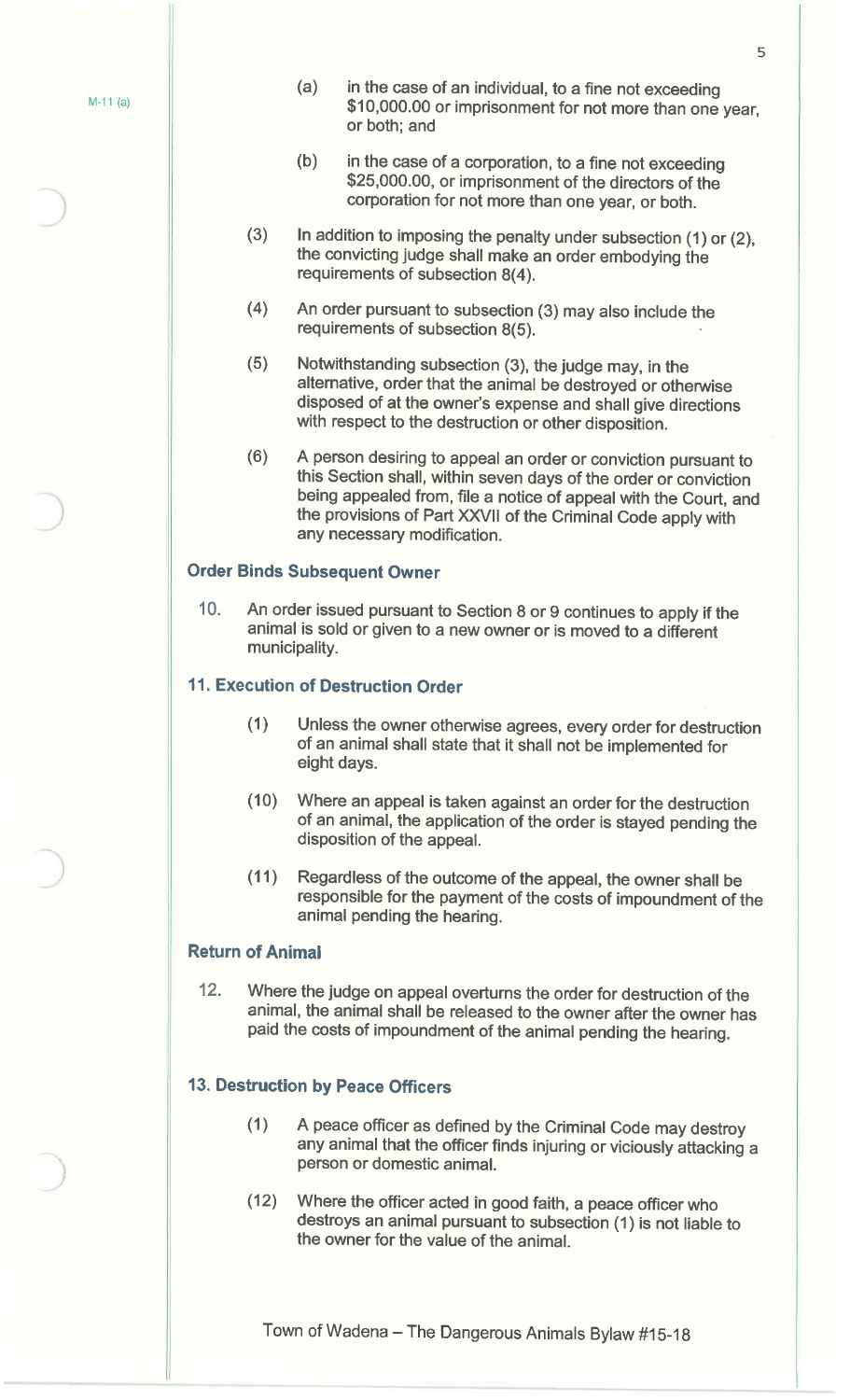#### **Entry and Search**

13. If a peace officer as defined by the Criminal Code or a designated officer has reasonable grounds to believe that an animal that is dangerous or has been ordered to be destroyed or otherwise disposed of is in or on any premises, the peace officer or designated officer may enter the premises and search for and impound the animal in accordance with Section 327 of The Municipalities Act.

## **15. Charges May Be Added to Property Taxes**

- (1) If a person owes the Town for costs incurred by the Town with respect to a dangerous animal, the Town may add the amount owing to the tax roll of any parcel of land for which the person is the assessed person.
- (13) If an amount is added to the tax roll of a parcel of land pursuant to subsection  $(1)$ , the amount:
	- (a) is deemed for all purposes to be a tax imposed pursuant to The Municipalities Act from the date it was added to the tax roll; and
	- (b) forms a lien against the parcel of land in favour of the Town from the date it was added to the tax roll.

## **Criteria for Muzzle and Leash for Dangerous Animals**

- 16. Where an animal that has been declared dangerous pursuant to Section 8 is removed from the owner's property, the animal shall be equipped with a muzzle and be secured by a leash in accordance with the following criteria:
	- (a) the animal shall be fitted with a collar or harness for the body that is properly placed and fitted on the animal;
	- (b) the movement of the animal shall be controlled by a person by means of a leash attached to the collar or harness of the animal;
	- (c) the leash shall not exceed 1.2 metres in length and shall be constructed of a material having a tensile strength of at least 40 kilograms;
	- (d) the muzzle on the animal shall be property fitted on the animal to prevent it from biting any animal or person;
	- (e) the muzzle shall be fitted on the animal in a manner that it will not interfere with the vision or respiration of the animal.

## **17. Inoculation of Animals**

- ( 1) Where an animal has been declared to be dangerous pursuant to Section 8, the owner of the animal shall, at the owner's expense and within ten days of the date of the order of the judge declaring the animal to be dangerous, have the animal inoculated against rabies by a veterinarian and provide proof to a designated officer that the dog has been inoculated.
- (14) Where the owner of an animal provides proof that the animal has been inoculated against rabies during the period of <sup>12</sup> months prior to the date of the order, the owner is not required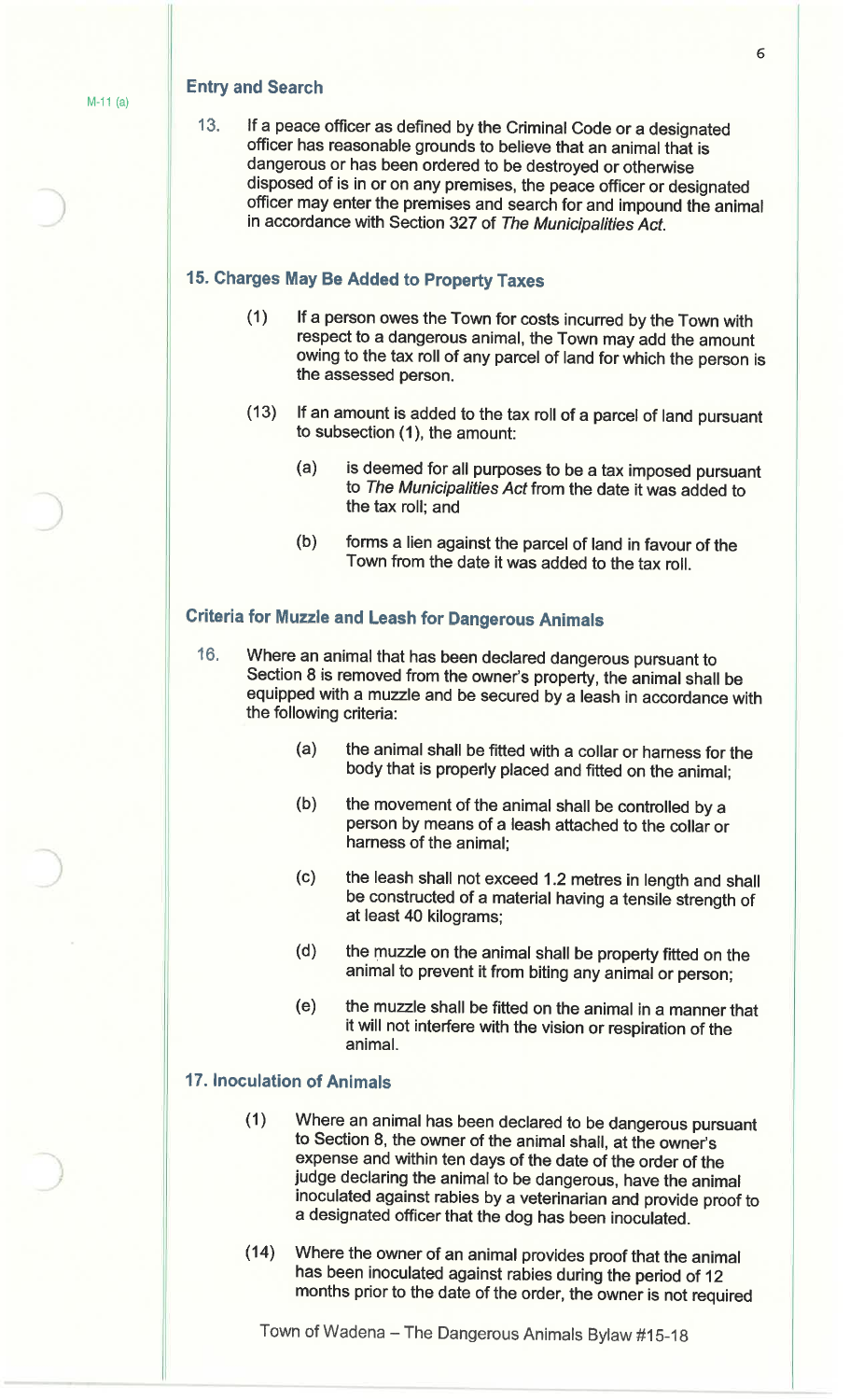to comply with subsection (1) until the expiration of 12 months  $M-11$  (a) from the date of inoculation of the animal or as otherwise recommended in writing by a licensed veterinarian.

> ( 15) The owner of an animal shall have the animal inoculated within each 12-month period following the inoculation mentioned in subsection (1) or (2), or as may otherwise be recommended in writing by a licensed veterinarian during the lifetime of the animal.

## **Micro Chipping of Dangerous Animals**

<sup>17</sup>. Where an animal has been declared dangerous pursuant to Section 8, the owner of the animal shall, at the owner's expense and within ten days of the date of the order, cause the animal to be micro chipped by the Poundkeeper.

## **Enclosures for Dangerous Animals**

- <sup>18</sup>. If a judge orders pursuant to clause 8(5)(a) that an animal be kept in an enclosure, the enclosure must comply with the following criteria:
	- (a) the enclosure shall be constructed of wood or any other building material of sufficient strength and in a manner adequate to:
		- 0) confine the animal; and
		- (i) prevent the entry of children of tender years;
	- (b) the entrances and other areas by which entry to or exit from the enclosure may be made shall be locked or fastened in a manner adequate to prevent the animal from escaping from the enclosure;
	- (c) the enclosure shall be at least 3 metres in length, 1.5 metres in width and 1 .8 metres in height;
	- (d) the enclosure shall have a top secured to the sides of the enclosure;
	- (e) the enclosure shall:
		- 0) have a floor secured to the sides of the enclosure; or
		- (i) the sides of the enclosure shall be embedded in the ground to a depth of at least .6 metres;
	- (f) the enclosure shall:
		- 0) provide protection from the elements for the animal;
		- (i) provide adequate light and ventilation for the animal; and
		- (i) be kept in a sanitary and clean condition.

#### **20. Signs**

( 1 ) Where an animal has been declared dangerous pursuant to Section 8, the owner of the animal shall, within ten days of the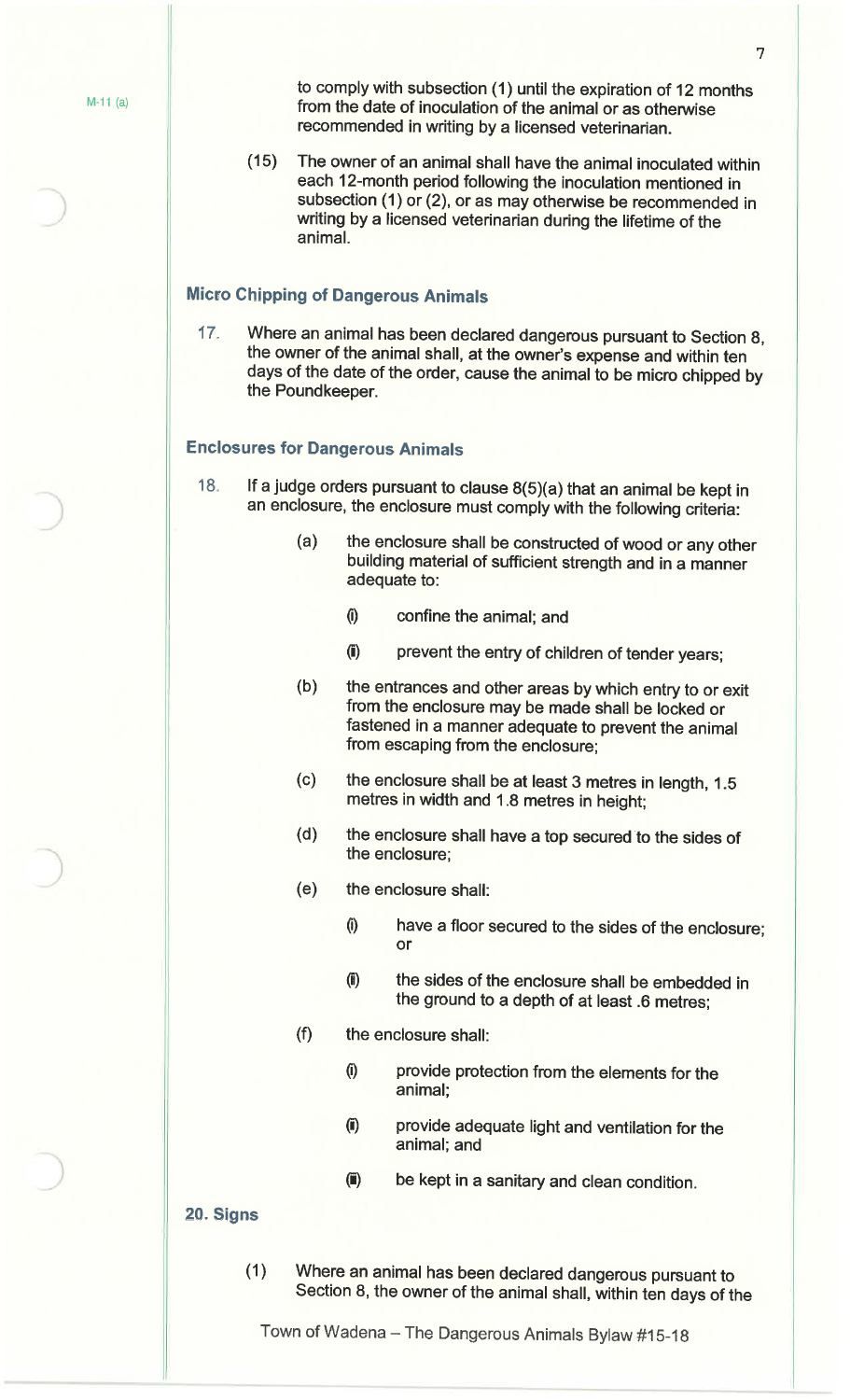date of the order of the judge declaring the animal to be  $M-11(a)$  dangerous, display a sign on his or her premises warning of the presence of the animal in the form illustrated in Appendix "A".

- (2) A sign required by subsection (1) shall be placed at each entrance to the premises where the animal is kept and on the enclosure in which the animal is confined.
- (3) A sign required by subsection (1) shall be clearly visible and capable of being read from any adjacent public road.

### **Quarantine of Animals**

19. Where an animal has bitten a person or domestic animal, the owner of the animal shall, unless the animal is ordered destroyed, quarantine the animal for observation for symptoms of rabies for a period of not less than ten days in accordance with the Animal Disease and Protection Act (Canada).

#### **22. Rabies Test of Animals**

- ( 1) Every person who destroys an animal following the non-fatal biting of a person or domestic animal, whether the destruction is pursuant to an order of a judge or court or at the decision of the owner of the animal, shall, if the destruction is carried out before the completion of the quarantine period mentioned in Section 21, retain the head of the animal in a manner usable for testing the animal for rabies.
- (16) Where a person destroys an animal in the circumstances described in subsection (1), the person shall immediately notify a veterinarian or a peace officer that he or she is in possession of the head of an animal to be tested for rabies.

#### **23. Appointment of Designated Officers**

- (1) The Pound keeper and the Animal Control Agency shall be designated officers for the purposes of this Bylaw.
- (2) The Poundkeeper and the Animal Control Agency are authorized to delegate enforcement of this Bylaw to their employees.

#### **Coming Into Force**

24. This Bylaw shall come into force on the day of its final passing.

*Read a third time and passed this 13th day of August, 2018.* 

 $M\acute{e}vor 17$ Certified a true copy of Bylaw #15-18 adopted by resolution of Council on August 13, 2018. **Administrator** 

Town of Wadena - The Dangerous Animals Bylaw #15-18

-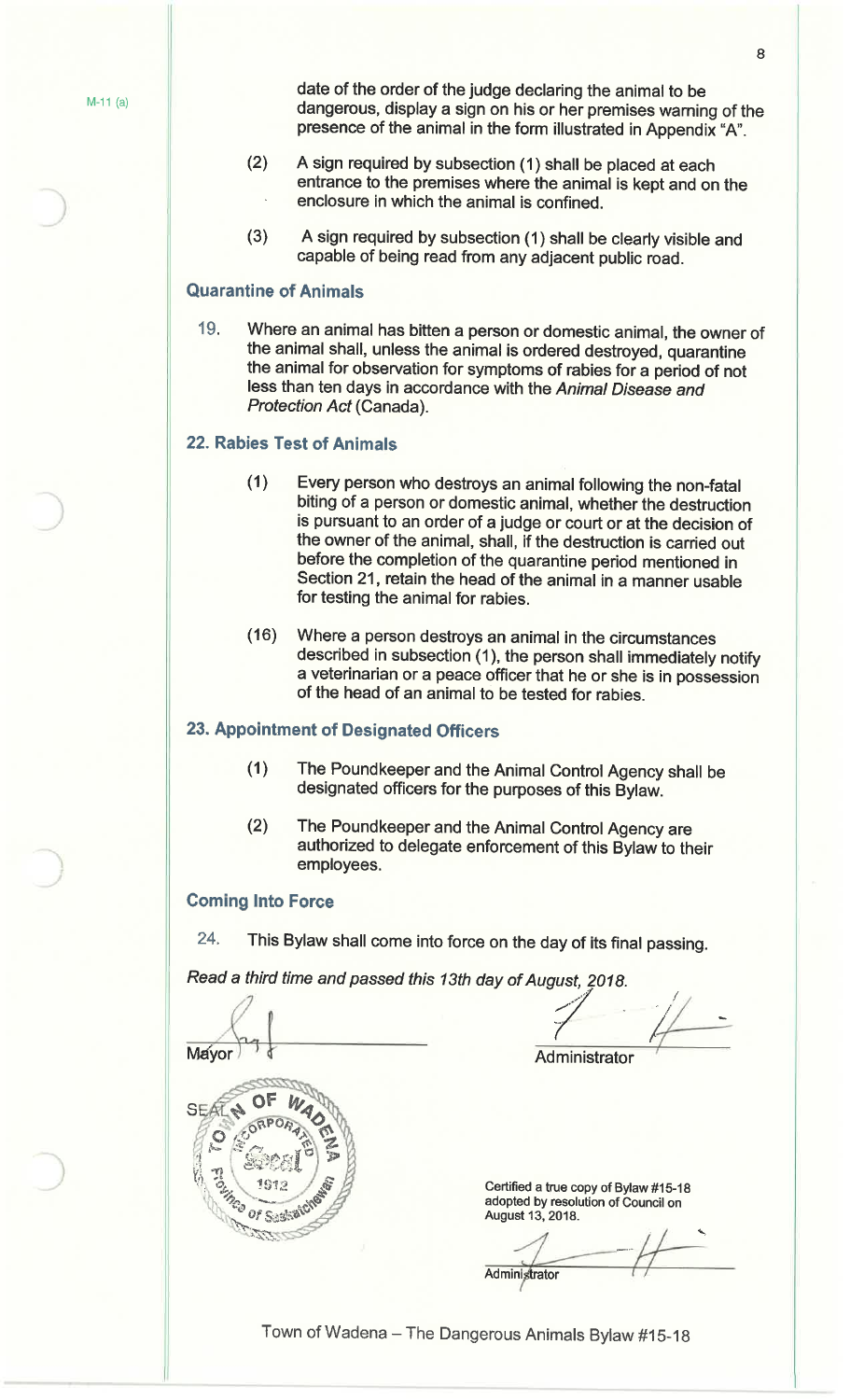M-11 (a) **Bylaw #15-2018** 

# **Appendix "A"**



Town of Wadena Bylaw# 15-18

9